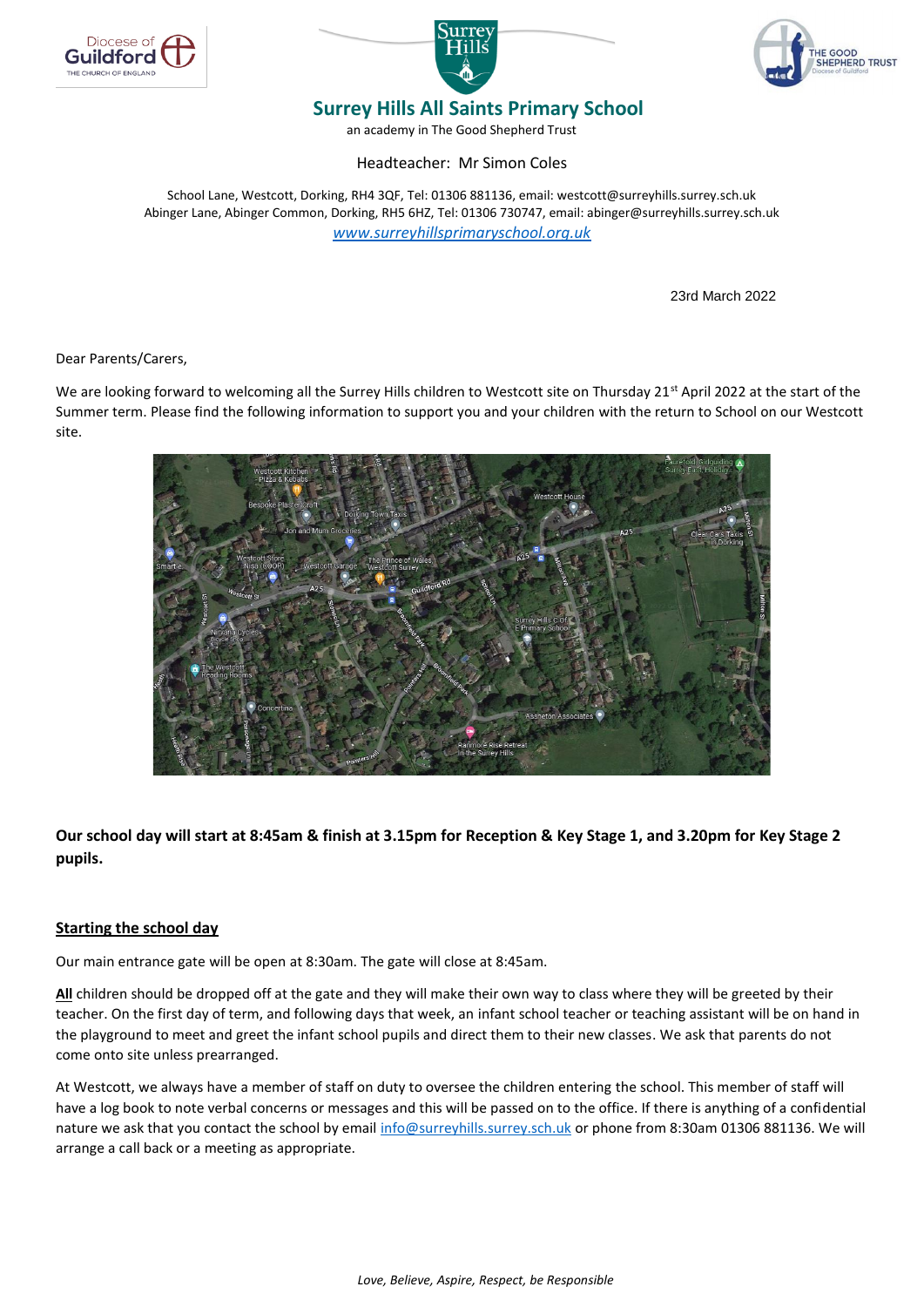





# **Surrey Hills All Saints Primary School**

an academy in The Good Shepherd Trust

#### Headteacher: Mr Simon Coles

School Lane, Westcott, Dorking, RH4 3QF, Tel: 01306 881136, email: westcott@surreyhills.surrey.sch.uk Abinger Lane, Abinger Common, Dorking, RH5 6HZ, Tel: 01306 730747, email: abinger@surreyhills.surrey.sch.uk *[www.surreyhillsprimaryschool.org.uk](http://www.surreyhillsprimaryschool.org.uk/)*

## **Finishing the school day**

- If your child is in Reception, Year 1 or 2, you should pick up your child at the main school gate at 3:15pm. If you do **not** need to collect an older sibling please leave the site promptly.
- KS2 pupils should be picked up at 3.20 pm.
- Years 3 and 4 will be collected from the lower gate on the field and Years 5 and 6 from the main gate.
- If an older sibling requires collection, please wait outside the school gates for collection at 3:20pm.
- Children who have permission to walk home alone will leave the school at the same time as the rest of their class.
- Children travelling by bus or taxi will be escorted to the bus stop by staff as normal.
- Children using the *Walking Bus* will be escorted to the Sports Ground at Milton Street by school staff.

#### **Play times and lunch break**

Morning break times will be split across the year group phases and will be arranged around curriculum delivery and assemblies. All children will have a one hour lunch break from 12 - 1pm. All children will have their lunch (whether packed lunch or school lunch) in the hall, with times staggered to allow staff to serve and clear effectively. All the children will have outdoor play across the site, including the playground, Reception and KS1 Outdoor learning areas, the nature garden, the school field and our playground slope. This will be weather dependent and elements will be on rotation.

#### **Pedestrian Access**

The site has strictly pedestrian access **only** up School Lane as there is a covenant in place that states only school staff and school deliveries have right of usage. You are not permitted to drive up School Lane. Parents and children are required to walk up School Lane from either the north end where it joins the A25 or the pathways to the south. There are many pedestrian routes to take to get to school and we actively encourage walking wherever possible. This not only supports our determination to reduce parking pressures in Westcott, reduce traffic and subsequently lower levels of pollution but also provides health benefits for all. Walking to school truly does help our pupils get themselves ready for learning - exercising before the school day starts is a fantastic start.

#### **School Bus/Taxi**

This is operated by Surrey County Council (SCC). Parents and carers will need to contact SCC directly if unsure about any Abinger pupils who may be eligible for transport to Westcott by bus or taxi. The taxi or bus drop off/pick up time table will be communicated by SCC to parents. The school bus drops off at /picks up from the Westcott bus stop at the bottom of School Lane. Surrey Hills staff will continue to collect pupils from the bus stop at the beginning of the day and escort them to the bus stop at the end.